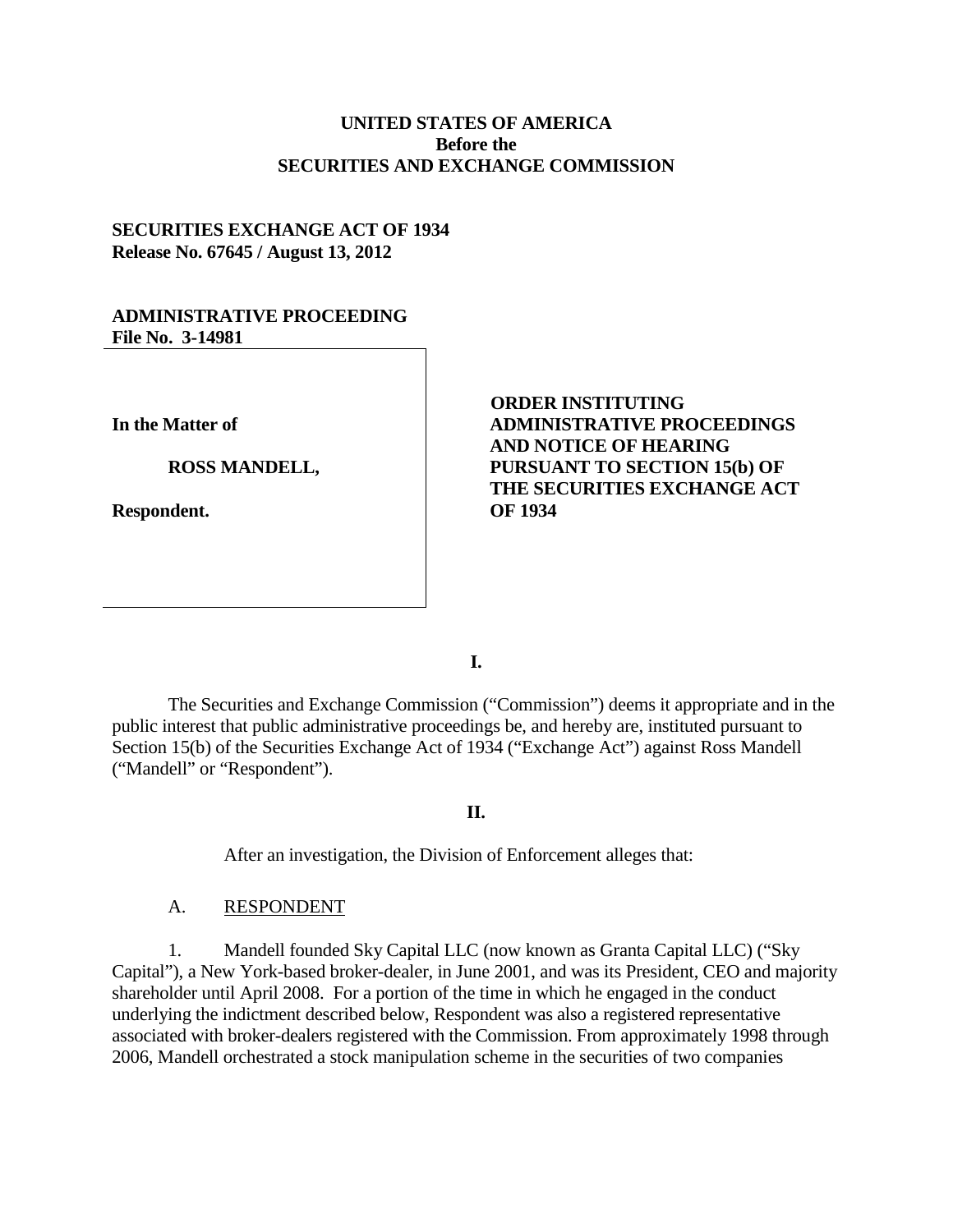affiliated with Sky Capital and defrauded investors out of approximately \$140 million through a series of purported private offerings in companies affiliated with Sky Capital. Mandell, 55 years old, is a resident of Boca Raton, Florida. On July 8, 2009, the Commission filed an action against Mandell, SEC v. Sky Capital LLC, et al., 09-CV-6129 (PAC), which was stayed pending the completion of the related criminal proceeding, described below.

### B. ENTRY OF THE RESPONDENT'S CRIMINAL CONVICTION

2. On July 26, 2011, Mandell was convicted of securities fraud in violation of Title 15 United States Code, Sections 78j(b) and 78ff; mail fraud in violation of Title 18 United States Code, Section 1341; wire fraud in violation of Title 18 United States Code, Section 1343; and conspiracy to commit offenses against the United States, namely securities fraud, mail fraud and wire fraud, in violation of Title 18 United States Code, Section 371, before the United States District Court for the Southern District of New York, in United States v. Ross Mandell, et al., 09 cr-662 (S.D.N.Y.). On May 7, 2012, Mandell was sentenced to a prison term of 144 months followed by three years of supervised release and a \$10,000 fine, and a money judgment of \$50,000, with restitution to be determined.

 3. The counts of the criminal indictment under which Mandell was found guilty alleged, inter alia, that from in or about 1998 through in or about 2006, Mandell defrauded investors out of approximately \$140 million through a series of purported private offerings and a stock manipulation scheme in the securities of two companies affiliated with Sky Capital. The indictment also alleged that Mandell obtained money and property by means of materially false and misleading statements, that he used the United States mails to further the scheme, and that he used wire and radio communications in interstate commerce for the purpose of executing the scheme. Further, the indictment alleged that Mandell employed devices, schemes and artifices to defraud, made untrue statements of material facts, and engaged in acts, practices and courses of business which operated as a fraud and deceit upon Sky Capital's customers in connection with the purchase and sale of securities. The indictment also alleged that Mandell used the wire and mails communications in interstate and foreign commerce to carry out the fraudulent scheme.

## **III.**

In view of the allegations made by the Division of Enforcement, the Commission deems it necessary and appropriate in the public interest that public administrative proceedings be instituted to determine:

A. Whether the allegations set forth in Section II hereof are true and, in connection therewith, to afford Respondent an opportunity to establish any defenses to such allegations; and,

B. What, if any, remedial action is appropriate in the public interest against Respondent pursuant to Section 15(b) of the Exchange Act;